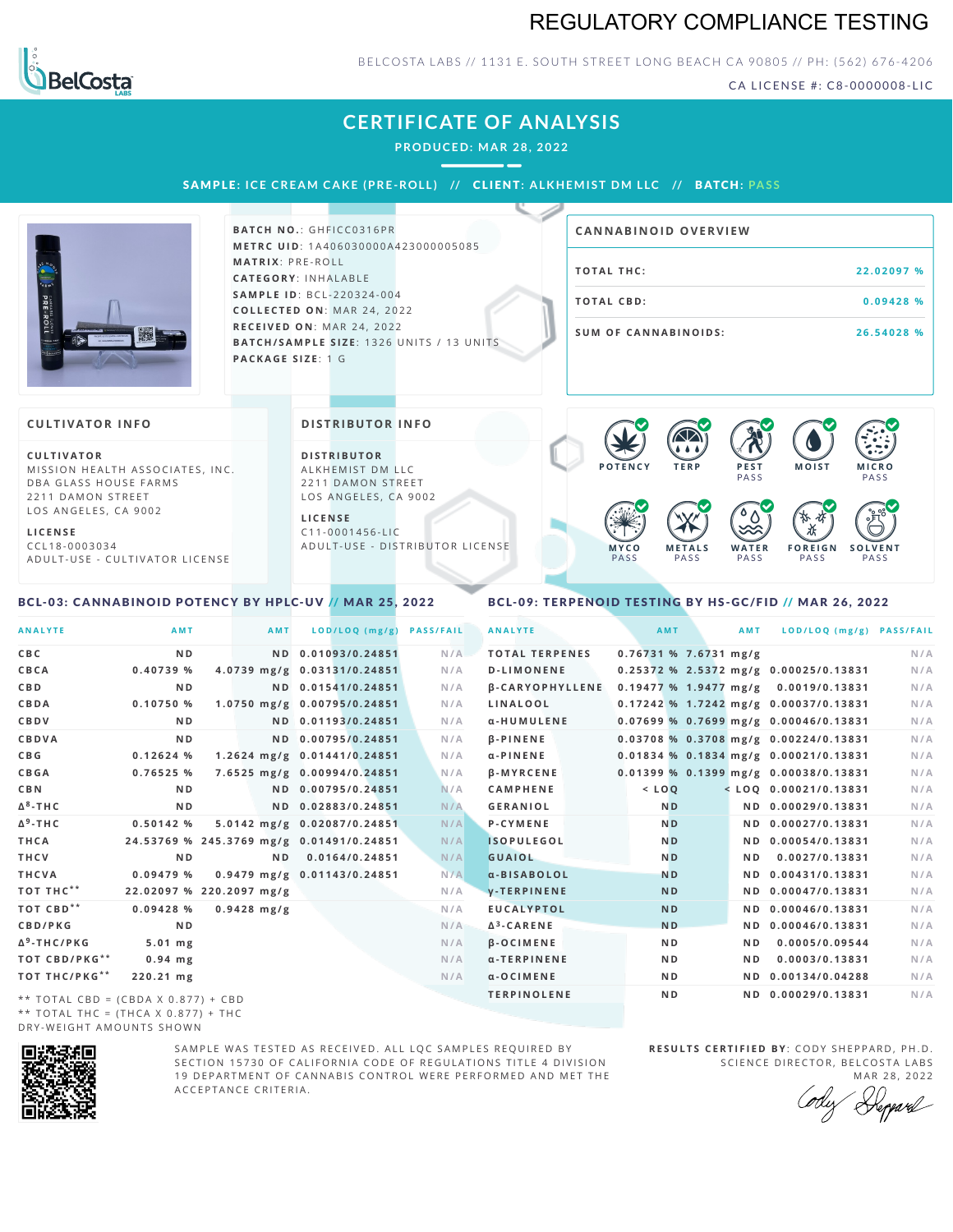# REGULATORY COMPLIANCE TESTING

### <span id="page-1-0"></span>BCL-05: RESIDUAL PESTICIDE ANALYSIS BY LC-MS/MS ESI // MAR 26, 2022

| <b>ANALYTE</b>                  |                  | LIMIT $AMT(\mu g/g)$ | LOD/LOQ (µg/g) PASS/FAIL |             | <b>ANALYTE</b>                | LIMIT AMT $(\mu g/g)$ |     | LOD/LOQ (µg/g) PASS/FAIL |             |
|---------------------------------|------------------|----------------------|--------------------------|-------------|-------------------------------|-----------------------|-----|--------------------------|-------------|
| <b>ABAMECTIN</b>                | $0.1 \mu g/g$    | N D                  | 0.01153/0.04             | <b>PASS</b> | <b>METALAXYL</b>              | $2 \mu g/g$           | N D | 0.00503/0.02             | <b>PASS</b> |
| <b>ACEPHATE</b>                 | $0.1 \mu g/g$    | ND                   | 0.00368/0.02             | <b>PASS</b> | <b>METHIOCARB</b>             | Any amt               | ND. | 0.00503/0.02             | PASS        |
| ACEQUINOCYL                     | $0.1 \mu g/g$    | N D                  | 0.00417/0.02             | <b>PASS</b> | METHOMYL                      | 1 $\mu$ g/g           | N D | 0.00494/0.02             | PASS        |
| <b>ACETAMIPRID</b>              | $0.1 \mu g/g$    | N D                  | 0.00464/0.02             | <b>PASS</b> | <b>MEVINPHOS</b>              | Any amt               | N D |                          | PASS        |
| <b>ALDICARB</b>                 | Any amt          | N D                  | 0.01109/0.04             | <b>PASS</b> | <b>MEVINPHOSI</b>             |                       | N D | 0.00163/0.0084           | N/A         |
| <b>AZOXYSTROBIN</b>             | $0.1 \mu g/g$    | N D                  | 0.00639/0.02             | <b>PASS</b> | <b>MEVINPHOS II</b>           |                       | N D | 0.00542/0.0316           | N/A         |
| <b>BIFENAZATE</b>               | $0.1 \mu g/g$    | N D                  | 0.00355/0.02             | <b>PASS</b> | <b>MYCLOBUTANIL</b>           | $0.1 \mu g/g$         | N D | 0.00867/0.04             | <b>PASS</b> |
| <b>BIFENTHRIN</b>               | $3 \mu g/g$      | N D                  | 0.00473/0.04             | <b>PASS</b> | <b>NALED</b>                  | $0.1 \mu g/g$         | ND. | 0.00328/0.02             | PASS        |
| <b>BOSCALID</b>                 | $0.1 \mu g/g$    | N D                  | 0.00494/0.02             | <b>PASS</b> | OXAMYL                        | $0.5 \mu g/g$         | ND. | 0.00455/0.02             | PASS        |
| <b>CARBARYL</b>                 | $0.5 \mu g/g$    | N D                  | 0.00295/0.02             | <b>PASS</b> | PACLOBUTRAZOL                 | Any amt               | N D | 0.00714/0.04             | <b>PASS</b> |
| CARBOFURAN                      | Any amt          | N D                  | 0.00613/0.02             | <b>PASS</b> | <b>PERMETHRIN</b>             | $0.5 \mu g/g$         | ND. |                          | PASS        |
| CHLORANTRANIL-<br><b>IPROLE</b> | $10 \mu g/g$     | N D                  | 0.00697/0.04             | PASS        | PERMETHRIN CIS                |                       | N D | 0.00237/0.0082           | N/A         |
| <b>CLOFENTEZINE</b>             | $0.1 \mu g/g$    | N D                  | 0.0054/0.02              | <b>PASS</b> | PERMETHRIN TRANS              |                       |     | ND 0.00245/0.0118        | N/A         |
| COUMAPHOS                       | Any amt          | ND                   | 0.00215/0.02             | <b>PASS</b> | <b>PHOSMET</b>                | $0.1 \mu g/g$         | N D | 0.0043/0.02              | PASS        |
| CYFLUTHRIN                      | $2 \mu g/g$      | ND                   | 0.05508/0.2              | <b>PASS</b> | PIPERONYLBUTO-<br><b>XIDE</b> | $3 \mu g/g$           | N D | 0.00247/0.02             | PASS        |
| <b>CYPERMETHRIN</b>             | 1 $\mu$ g/g      | N D                  | 0.00556/0.04             | <b>PASS</b> | <b>PRALLETHRIN</b>            | $0.1 \mu g/g$         | N D | 0.00392/0.02             | PASS        |
| <b>DAMINOZIDE</b>               | Any amt          | N D                  | 0.00227/0.04             | PASS        | PROPICONAZOLE                 | $0.1 \mu g/g$         | N D | 0.0024/0.02              | <b>PASS</b> |
| <b>DIAZINON</b>                 | $0.1 \mu g/g$    | N D                  | 0.00487/0.02             | PASS        | <b>PROPOXUR</b>               | Any amt               | ND. | 0.00374/0.02             | PASS        |
| <b>DIMETHOATE</b>               | Any amt          | N D                  | 0.00354/0.02             | PASS        | <b>PYRETHRINS</b>             | $0.5 \mu g/g$         | N D |                          | PASS        |
| <b>DIMETHOMORPH</b>             | $2 \mu g/g$      | N D                  |                          | PASS        | <b>PYRETHRINS PYRETHRIN I</b> |                       | ND  | 0.00726/0.04             | N/A         |
| <b>DIMETHOMORPH I</b>           |                  | ND                   | 0.00109/0.0078           | N/A         | PYRETHRINS PYRETHRIN II       |                       |     | ND 0.00754/0.02284       | N/A         |
| <b>DIMETHOMORPH II</b>          |                  | N <sub>D</sub>       | 0.0015/0.0122            | N/A         | PYRIDABEN                     | $0.1 \mu g/g$         | N D | 0.0034/0.02              | PASS        |
| <b>ETHOPROPHOS</b>              | Any amt          | N D                  | 0.0041/0.02              | <b>PASS</b> | <b>SPINETORAM</b>             | $0.1 \mu g/g$         | N D |                          | PASS        |
| <b>ETOFENPROX</b>               | Any amt          | N D                  | 0.00274/0.02             | <b>PASS</b> | <b>SPINETORAM J</b>           |                       | N D | 0.00329/0.016            | N/A         |
| <b>ETOXAZOLE</b>                | $0.1 \mu g/g$    | N D                  | 0.00385/0.02             | <b>PASS</b> | <b>SPINETORAM L</b>           |                       | N D | 0.00157/0.016            | N/A         |
| <b>FENHEXAMID</b>               | $0.1 \mu g/g$    | N D                  | 0.01055/0.02             | <b>PASS</b> | <b>SPINOSAD</b>               | $0.1 \mu g/g$         | N D |                          | <b>PASS</b> |
| <b>FENOXYCARB</b>               | Any amt          | ND                   | 0.00175/0.02             | <b>PASS</b> | SPINOSAD A                    |                       |     | ND 0.00205/0.01438       | N/A         |
| <b>FENPYROXIMATE</b>            | $0.1 \mu g/g$    | N D                  | 0.00481/0.02             | <b>PASS</b> | SPINOSAD D                    |                       |     | ND 0.00104/0.00498       | N/A         |
| <b>FIPRONIL</b>                 | Any amt          | N D                  | 0.00478/0.02             | <b>PASS</b> | <b>SPIROMESIFEN</b>           | $0.1 \mu g/g$         | N D | 0.00944/0.04             | PASS        |
| <b>FLONICAMID</b>               | $0.1 \mu g/g$    | N D                  | 0.00398/0.02             | <b>PASS</b> | <b>SPIROTETRAMAT</b>          | $0.1 \mu g/g$         | N D | 0.00208/0.02             | PASS        |
| <b>FLUDIOXONIL</b>              | $0.1 \, \mu g/g$ | N D                  | 0.01369/0.04             | <b>PASS</b> | <b>SPIROXAMINE</b>            | Any amt               | N D | 0.00344/0.02             | PASS        |
| <b>HEXYTHIAZOX</b>              | $0.1 \mu g/g$    | N D                  | 0.00297/0.02             | <b>PASS</b> | <b>TEBUCONAZOLE</b>           | $0.1 \mu g/g$         | N D | 0.00816/0.04             | PASS        |
| <b>IMAZALIL</b>                 | Any amt          | N D                  | 0.0056/0.02              | PASS        | <b>THIACLOPRID</b>            | Any amt               | ND. | 0.0039/0.02              | PASS        |
| <b>IMIDACLOPRID</b>             | $5 \mu g/g$      | N D                  | 0.00645/0.02             | PASS        | <b>THIAMETHOXAM</b>           | $5 \mu g/g$           | N D | 0.00358/0.02             | PASS        |
| KRESOXIM-<br>METHYL             | $0.1 \mu g/g$    | N D                  | 0.00339/0.02             | PASS        | TRIFLOXYSTROB-<br>IN          | $0.1 \mu g/g$         | ND. | 0.00421/0.02             | PASS        |
| <b>MALATHION</b>                | $0.5 \mu g/g$    | N D                  | 0.00472/0.02             | PASS        |                               |                       |     |                          |             |

## BCL-13: PESTICIDE TESTING BY GC/MS // MAR 27, 2022

| <b>ANALYTE</b>         | <b>LIMIT</b>  | $AMT(\mu g/g)$ | LOD/LOQ (µg/g)  | <b>PASS/FAIL</b> |
|------------------------|---------------|----------------|-----------------|------------------|
| <b>CAPTAN</b>          | $0.7 \mu g/g$ | N D            | 0.03142/0.09516 | <b>PASS</b>      |
| <b>CHLORDANE</b>       | Any amt       | N <sub>D</sub> |                 | <b>PASS</b>      |
| <b>CHLORDANE CIS</b>   |               | ND.            | 0.01111/0.03369 | N/A              |
| <b>CHLORDANE TRANS</b> |               | N D            | 0.01063/0.03214 | N / A            |

| <b>ANALYTE</b>          | LIMIT   | $AMT(\mu g/g)$ | LOD/LOQ (µg/g) PASS/FAIL |             |
|-------------------------|---------|----------------|--------------------------|-------------|
| <b>CHLORPYRIFOS</b>     | Any amt | ND.            | 0.01117/0.03393          | <b>PASS</b> |
| <b>DICHLORVOS</b>       | Any amt | N D.           | 0.01177/0.03566          | <b>PASS</b> |
| <b>METHYL PARATHION</b> | Any amt | ND.            | 0.0135/0.04092           | <b>PASS</b> |